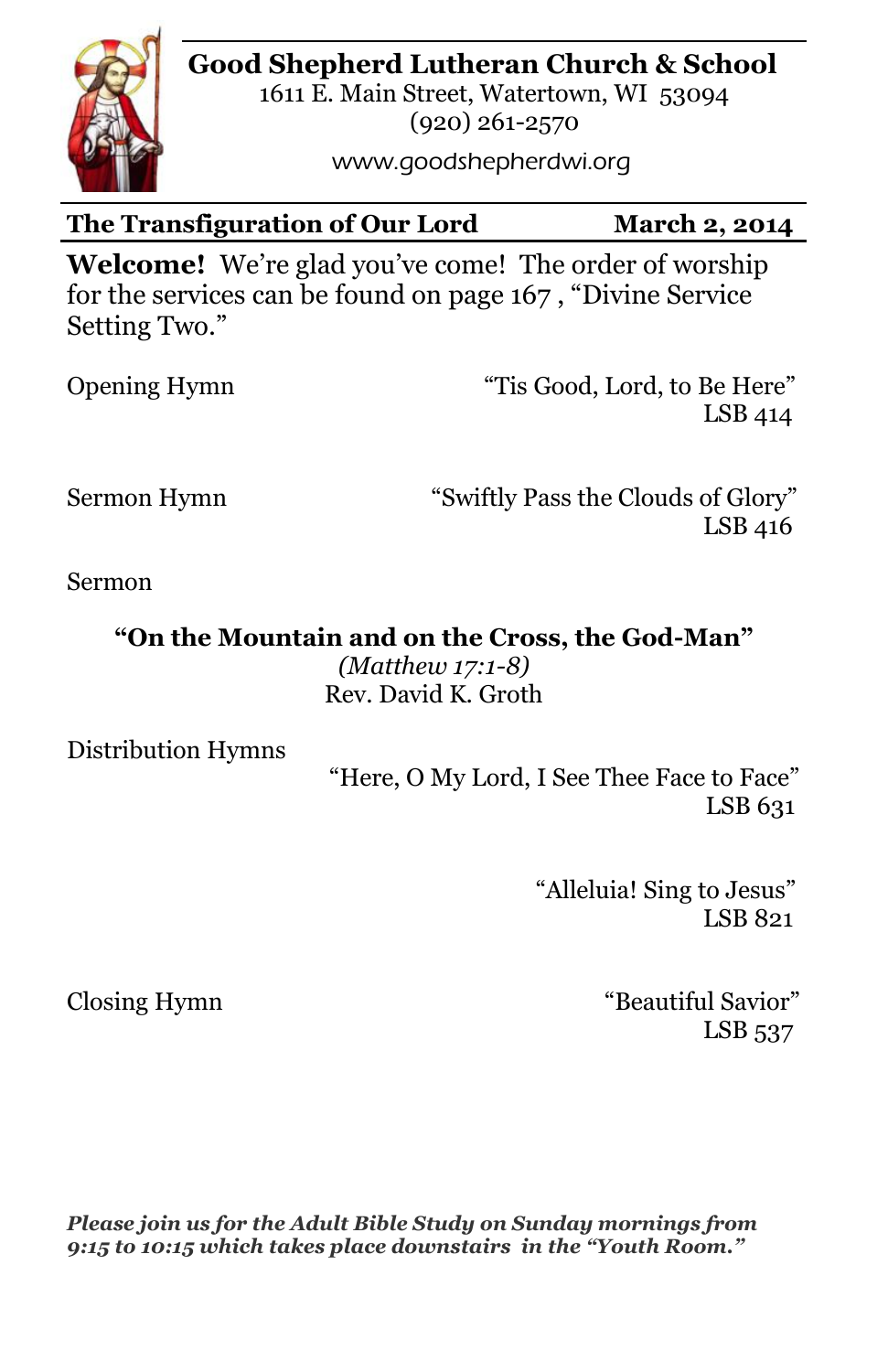### **Old Testament Exodus 24:8-18**

8 And Moses took the blood and threw it on the people and said, "Behold the blood of the covenant that the LORD has made with you in accordance with all these words." 9 Then Moses and Aaron, Nadab, and Abihu, and seventy of the elders of Israel went up, 10 and they saw the God of Israel. There was under his feet as it were a pavement of sapphire stone, like the very heaven for clearness. 11 And he did not lay his hand on the chief men of the people of Israel; they beheld God, and ate and drank. 12 The LORD said to Moses, "Come up to me on the mountain and wait there, that I may give you the tablets of stone, with the law and the commandment, which I have written for their instruction." 13 So Moses rose with his assistant Joshua, and Moses went up into the mountain of God. 14 And he said to the elders, "Wait here for us until we return to you. And behold, Aaron and Hur are with you. Whoever has a dispute, let him go to them." 15 Then Moses went up on the mountain, and the cloud covered the mountain. 16 The glory of the LORD dwelt on Mount Sinai, and the cloud covered it six days. And on the seventh day he called to Moses out of the midst of the cloud. 17 Now the appearance of the glory of the LORD was like a devouring fire on the top of the mountain in the sight of the people of Israel. 18 Moses entered the cloud and went up on the mountain. And Moses was on the mountain forty days and forty nights. This is the Word of the Lord.

# **Thanks be to God.**

**Psalm 148** *Read responsively by whole verse*

1 Praise the LORD! Praise the LORD from the heavens; praise him in the heights!

# **2 Praise him, all his angels; praise him, all his hosts!**

3 Praise him, sun and moon, praise him, all you shining stars!

### **4 Praise him, you highest heavens, and you waters above the heavens!**

5 Let them praise the name of the LORD! For he commanded and they were created.

### **6 And he established them forever and ever; he gave a decree, and it shall not pass away.**

7 Praise the LORD from the earth, you great sea creatures and all deeps,

## **8 fire and hail, snow and mist, stormy wind fulfilling his word!**

9 Mountains and all hills, fruit trees and all cedars!

**10 Beasts and all livestock, creeping things and flying**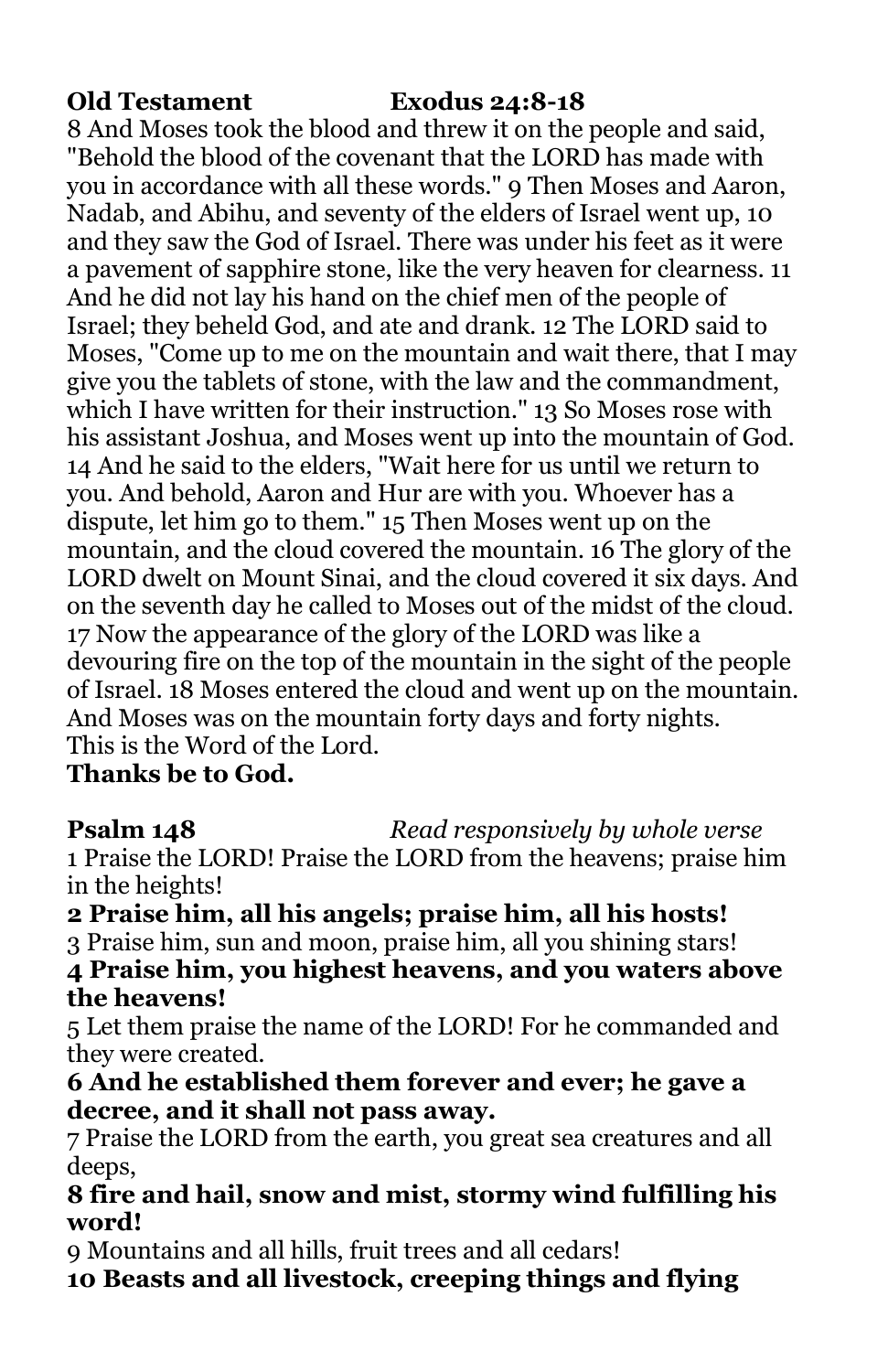# **birds!**

11 Kings of the earth and all peoples, princes and all rulers of the earth!

# **12 Young men and maidens together, old men and children!**

13 Let them praise the name of the LORD, for his name alone is exalted; his majesty is above earth and heaven.

## **14 He has raised up a horn for his people, praise for all his saints, for the people of Israel who are near to him. Praise the LORD!**

## **Glory be to the Father and to the Son and to the Holy Spirit; as it was in the beginning, is now, and will be forever. Amen.**

# **Epistle 2 Peter 1:16-21**

16 For we did not follow cleverly devised myths when we made known to you the power and coming of our Lord Jesus Christ, but we were eyewitnesses of his majesty. 17 For when he received honor and glory from God the Father, and the voice was borne to him by the Majestic Glory, "This is my beloved Son, with whom I am well pleased," 18 we ourselves heard this very voice borne from heaven, for we were with him on the holy mountain. 19 And we have something more sure, the prophetic word, to which you will do well to pay attention as to a lamp shining in a dark place, until the day dawns and the morning star rises in your hearts, 20 knowing this first of all, that no prophecy of Scripture comes from someone's own interpretation. 21 For no prophecy was ever produced by the will of man, but men spoke from God as they were carried along by the Holy Spirit.

This is the Word of the Lord.

**Thanks be to God.**

# **Holy Gospel Matthew 17:1-9**

The Holy Gospel according to St. Matthew the 17th chapter. **Glory to You, O Lord.**

1 And after six days Jesus took with him Peter and James, and John his brother, and led them up a high mountain by themselves. 2 And he was transfigured before them, and his face shone like the sun, and his clothes became white as light. 3 And behold, there appeared to them Moses and Elijah, talking with him. 4 And Peter said to Jesus, "Lord, it is good that we are here. If you wish, I will